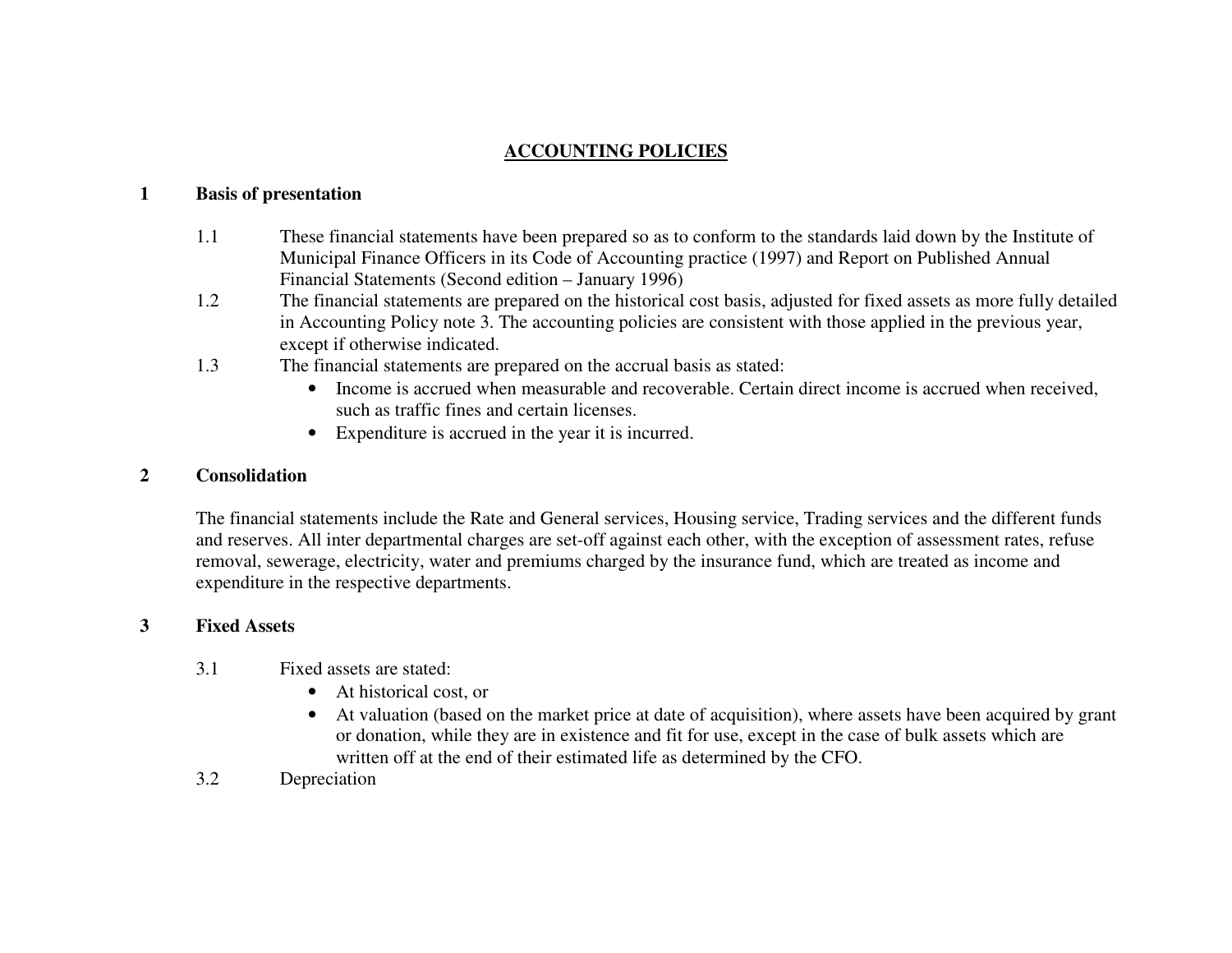The balance shown against the heading "Loans redeemed and Other Capital Receipts" in the notes to the balance sheet is tantamount to <sup>a</sup> provision for depreciation, however, certain structural differences do exist. By way of this "Provision" assets are written down over their estimated useful life. Apart from advances from the various council funds, assets may also be acquired through:

- Appropriations from income, where the full cost of the asset forms an immediate and direct charge against the operating income, and therefore it is unnecessary to make any further provision for depreciation.
- Grant of donation, where the amount representing the value of such gran<sup>t</sup> or donation is immediately credited to the "Loans Redeemed and Other Capital Receipts" account.
- 3.3 All net proceeds from the sale of fixed property are credited to the Land trust fund. Net proceeds from the sale of all other assets are credited to the Capital Development Fund.
- 3.4 Fixed assets are financed from different sources, including external loans, operating income, Capital Reserve Fund, and Internal Advances from the Capital Development Fund or Consolidated Loans Fund. These loans and advances are repaid within the estimated lives of the assets acquired from such loans or advances. Interest is charged to the service concerned at the ruling interest rate applicable at the time that the advance is made.

# **4Inventory**

Inventory is valued at the FIFO principal.

# **5Funds and Reserves**

5.1Capital Development Fund

> The Capital Development Fund Ordinance, (Ordinance 9 of 1978) requires a minimum contribution of 1  $\%$ (percent) of the defined income of <sup>a</sup> local authority for the immediate preceding financial year.

# 5.2Loan Redemption Fund

The redemption of Registered and Annuity stock in the Consolidated Loans Fund is provided for by annual repaymen<sup>t</sup> of advances made to the borrowing accounts on the estimated life of assets acquired but subject to <sup>a</sup> limitation of <sup>a</sup> maximum of 30 years on the life of any individual asset. Internal loans are repaid in relation to the life of an asset. Redemption on governmen<sup>t</sup> loans is paid half yearly on an annuity basis.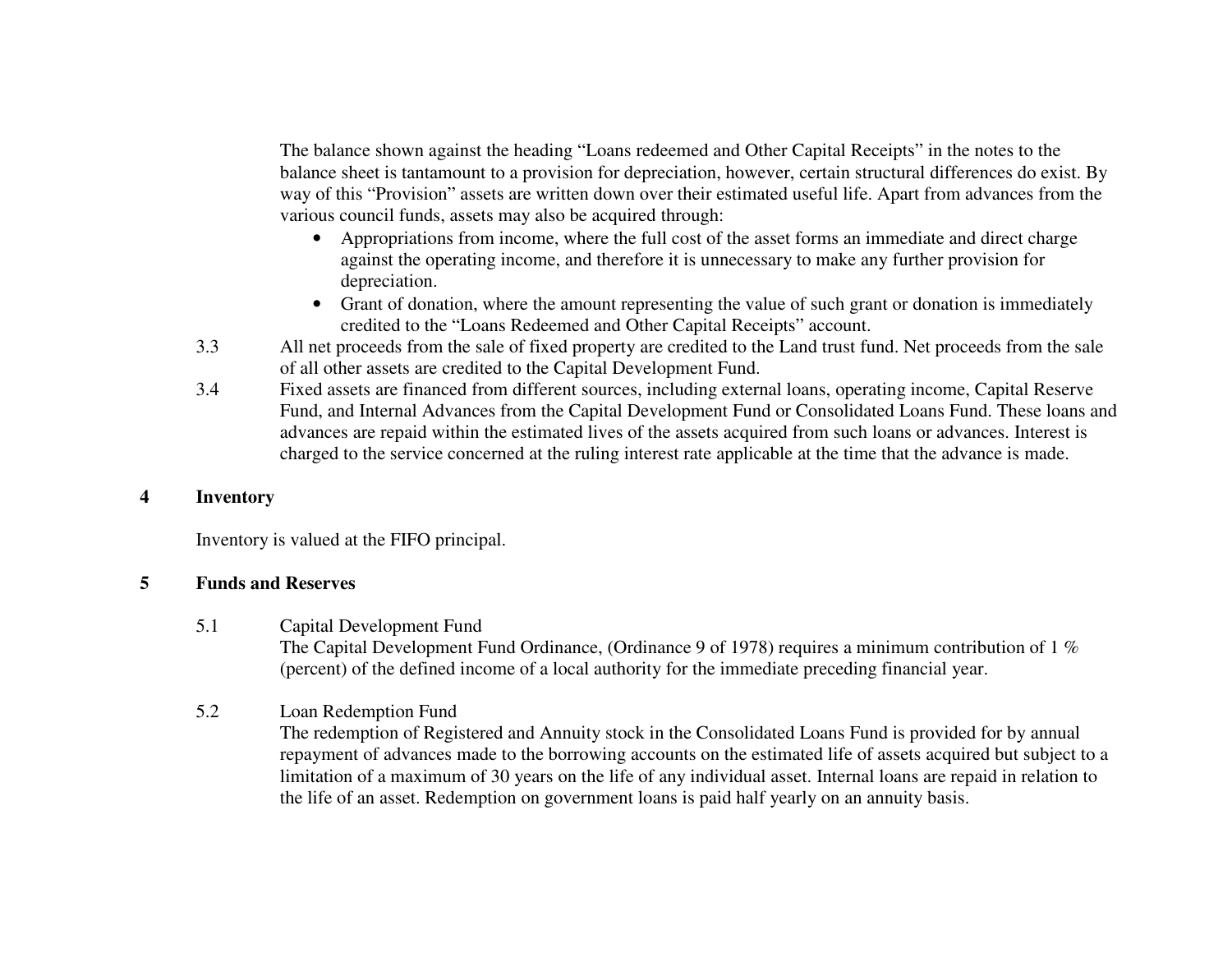- 5.3 Insurance Fund A General Insurance Fund is maintained to cover claims that may occur. Re-insurance cover is carried for major losses.
- 5.4 Capital Reserve Fund A reserve is being built up with the objective of providing capital for general use.
- 5.5 Bursary Loan Fund A reserve is being built up with the objective of providing study bursaries to staff members and general public.

#### **6Retirement Benefits**

The Msukaligwa Local Council and its employees contribute to the following pension funds:

- Municipal Employees Pension Fund
- Municipal Employees Gratuity Fund
- **SALA Pension Fund**

The Council and its Councillors also contribute to the Pension Fund for Municipal Councillors which provides retirement benefits to such Councillors.

Contributions are charged against operating income.

# **7Surpluses and Deficits**

Any surpluses or deficits arising from the operation of the Electricity and Water services are transferred to the Rate and General services.

# **8Treatment of administration and other overhead expenses**

The cost of internal suppor<sup>t</sup> services are transferred to the different services in accordance with the Institute Report on Accounting for Support Services (June 1990)